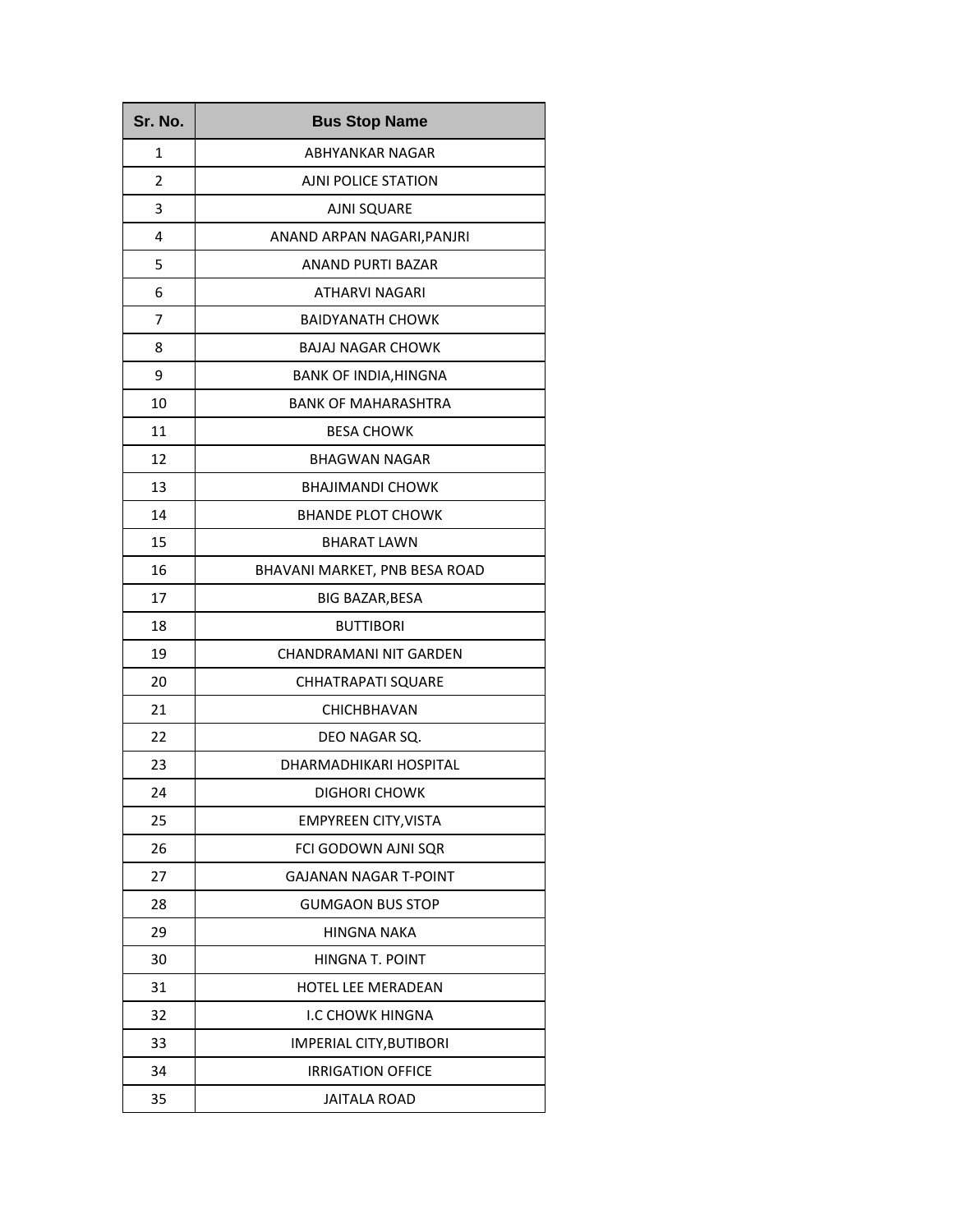| 36 | JAYANTI MENSSION -9              |
|----|----------------------------------|
| 37 | JAYANTI NAGARI-III               |
| 38 | JP PARK, HINGNA                  |
| 39 | KDC CHOWK                        |
| 40 | KHAMLA SQUARE                    |
| 41 | LAD COLLEGE SQ                   |
| 42 | LAXMI BHAVAN SQUARE              |
| 43 | <b>LAXMI NAGAR SQUARE</b>        |
| 44 | LG TOWNSHIP, HINGNA              |
| 45 | <b>MAHAJAN ATTA CHAKKI</b>       |
| 46 | MAHINDRA BLOOMDALE               |
| 47 | <b>MALGINAGAR SQUARE</b>         |
| 48 | MANEWADA CHWOK                   |
| 49 | MANGALMURTI CHOWK                |
| 50 | MANISH NAGAR                     |
| 51 | MANISH NAGAR T.POINT             |
| 52 | MAXX PRIDE, BELTARODI ROAD       |
| 53 | MOKHARE COLLAGE                  |
| 54 | <b>MOTHER DAIRY ICE CREAM</b>    |
| 55 | NARENDRA NAGAR                   |
| 56 | NASRE SABHAGRUH, HUDKESHWAR ROAD |
| 57 | NEW SNEH NAGAR                   |
| 58 | <b>NO TRANSPORT</b>              |
| 59 | NOT DECIDED                      |
| 60 | OMKAR NAGAR SO.                  |
| 61 | ORANGE CITY HOSPITAL SQ.         |
| 62 | ORBITAL EMPIRE, JAITALA          |
| 63 | PADOLE HOSPITAL SQ.              |
| 64 | PANDEY LAYOUT                    |
| 65 | POLICE STATION BELTARODI         |
| 66 | POLICE STATION HINGNA            |
| 67 | PRASHANT NAGAR                   |
| 68 | PRATAP NAGAR SQ.                 |
| 69 | PURTI SUPAR BAZAR                |
| 70 | PURUSHOTTAM BAZAR                |
| 71 | <b>PYRAMID CITY 2</b>            |
| 72 | <b>RADISSION BLUE HOTEL</b>      |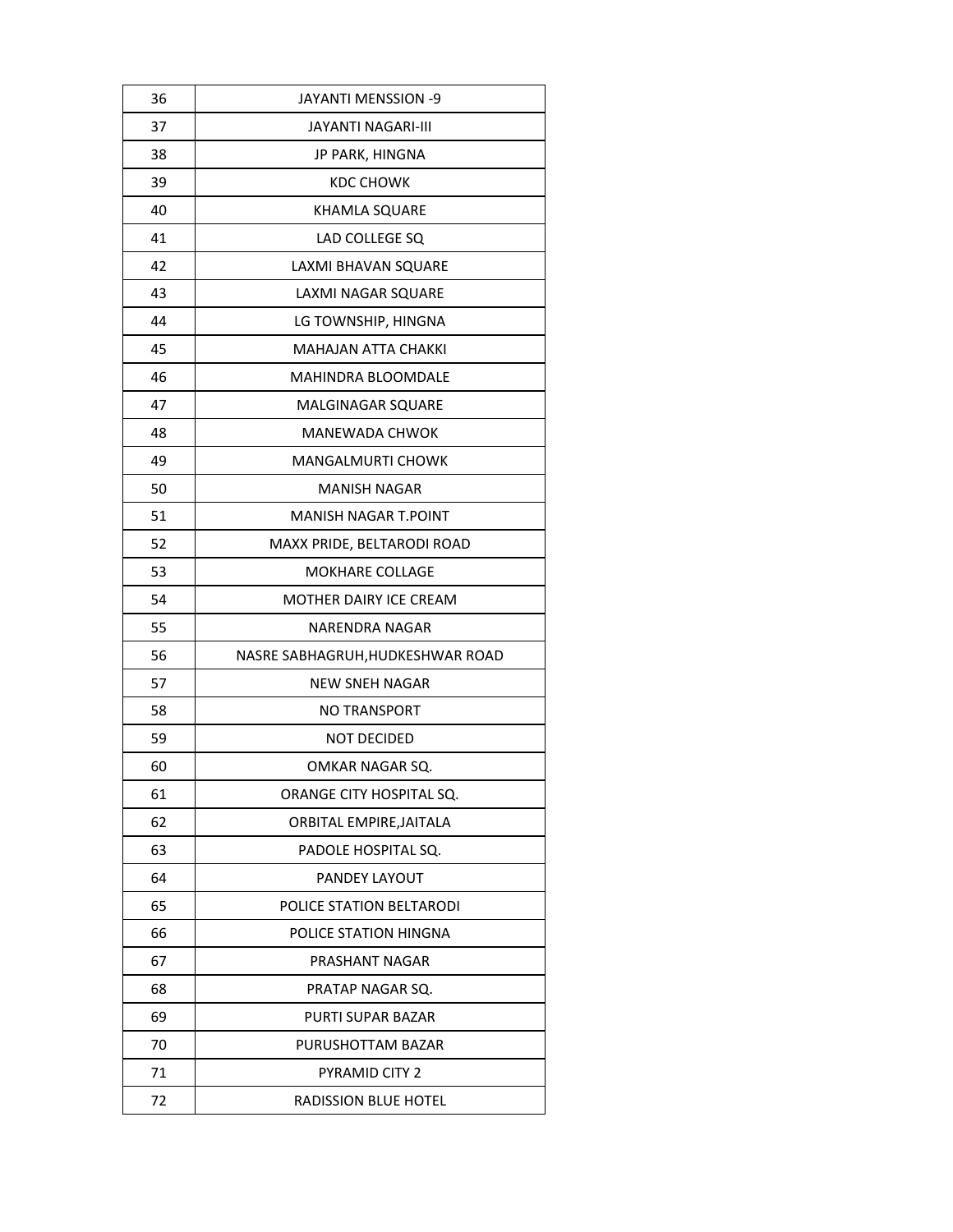| 73  | RAI IMPERIAL, KHAPRI             |
|-----|----------------------------------|
| 74  | <b>RAKSHAK MART</b>              |
| 75  | RAMESHSHWARI SQ.                 |
| 76  | <b>RELIANCE FRESH</b>            |
| 77  | RENUKA MANDIR , YASHODHARA NAGAR |
| 78  | SAKKARDARA CHOWK                 |
| 79  | SHAHU NAGAR BESA ROAD            |
| 80  | <b>SHANKARPUR</b>                |
| 81  | <b>SHATABDI CHOWK</b>            |
| 82  | SHATTARKA, RPTS ROAD             |
| 83  | SHITLA MATA MANDIR               |
| 84  | SHIV BRIGHTON, SHANKARPUR        |
| 85  | SHIV ELITE, SHANKARPUR           |
| 86  | SHIV HEIGHTS, BELTARODI          |
| 87  | <b>SHIVAJI CHOWK HINGNA</b>      |
| 88  | SHIVANGAON BUS STOP              |
| 89  | SHRADHANAND PETH                 |
| 90  | SHUBHASH NAGAR CHOWK             |
| 91  | SOMALWADA RLY.CROSSING           |
| 92  | SOMALWADA SQUARE                 |
| 93  | SONEGAON BUS STAND               |
| 94  | SUNDAY MARKET                    |
| 95  | SWAMY SUPER SHOPEE, MANISH NAGAR |
| 96  | <b>SWAVLAMBI NAGAR</b>           |
| 97  | T.B.WARD                         |
| 98  | TAPASYA CHOWK                    |
| 99  | TAPOVAN JAYPRAKASH NAGAR         |
| 100 | TATA CHOWK                       |
| 101 | <b>TATYA TOPE HALL</b>           |
| 102 | THE EMPYREEN TOWNSHIP            |
| 103 | TRIMURTI NAGAR                   |
| 104 | TRISHARAN CHOWK                  |
| 105 | TRUPTI GARDEN WARDHA ROAD        |
| 106 | <b>TUKARAM SABHAGRUH</b>         |
| 107 | <b>TUKDOJI CHWOK</b>             |
| 108 | UCO BANK, MANISH NAGAR           |
| 109 | <b>UDAY NAGAR CHOWK</b>          |